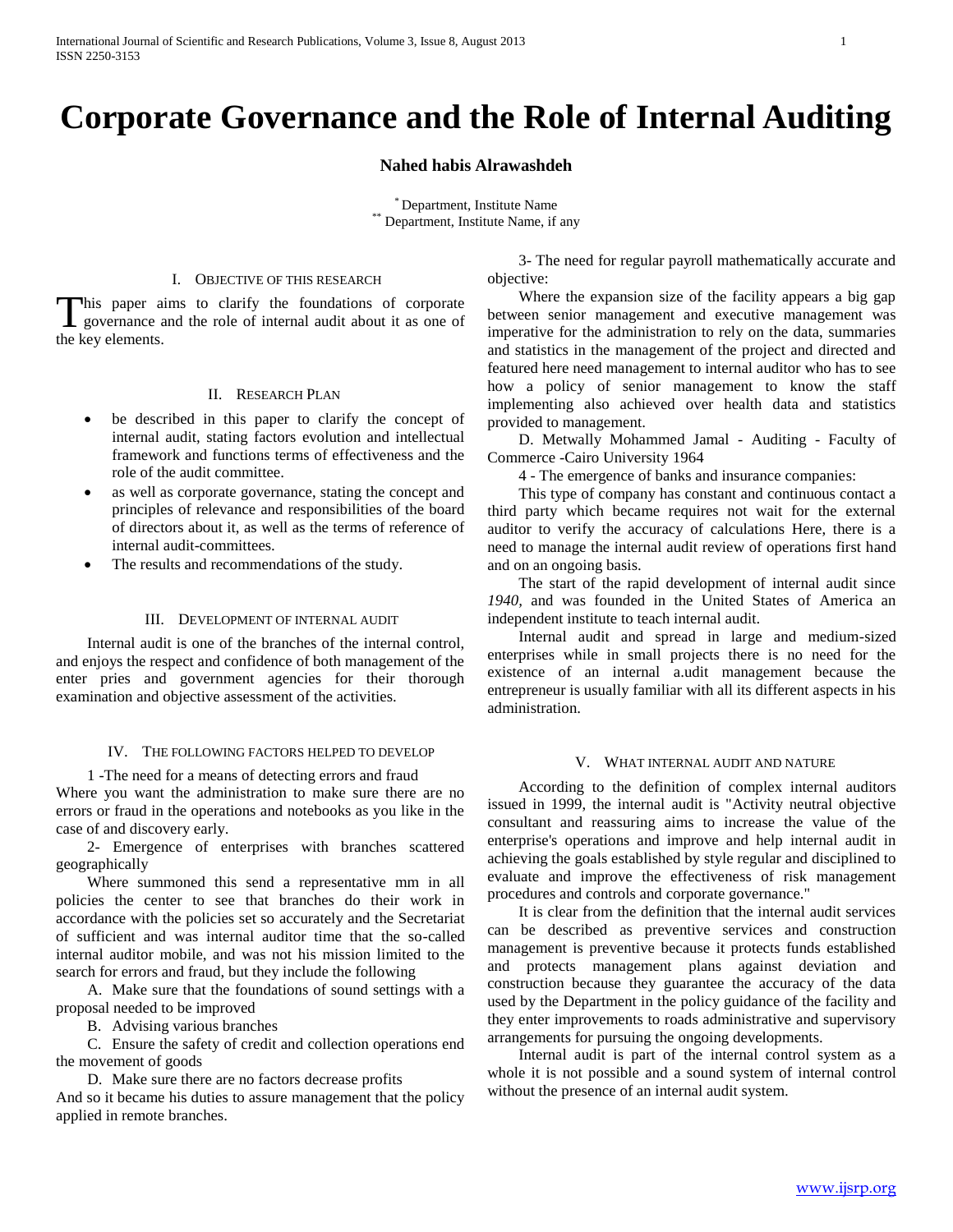#### VI. INTELLECTUAL FRAMEWORK FOR INTERNAL AUDIT

 Intellectual framework is intended that the integrated system of goals and policies to which they relate, which can lead to consistent standards and describes the integrated nature of the system and function and the limits of internal audit.

 The importance of the existence of this conceptual framework to the need for standards governing the practice of internal auditing in order to be useful these standards and achieve their purpose must be built on a clear structure of objectives and principles.

 The primary objective of internal audit to provide an assessment of the regulatory aspects of the organization which helps management in the performance of its functions, and considers the relative risk for the various activities is the main factor that affects the direction and the internal audit function.

 It provides the relative independence of the internal audit for other jobs within the organization objectivity and impartiality.

 D. Mohamed Samir SPI - internal control and audit - Faculty of Commerce - University of Damanhur 1996 And internal audit functions:

 Can clarify the most important functions of internal .audit are as follows:

 1 - evaluation of internal control systems and arithmetic, with the aim of

 A. Ensure that the accounting system and internal control systems properly.

 B. To ensure that these systems are best suited for the facility. C. Propose improvements to these systems first hand.

2- Assessment of plans and procedures:

Since the objective of this function is to detect weaknesses or deficiencies in the systems and procedures used by the company intended to propose amendments and improvements necessary not only examination to examine accounting systems or systems of internal control, but must give the internal auditor the authority to examine all aspects of the establishment activity.

 3- Into account the commitment of the staff of the policies and procedures set:

 Since the internal auditor monitors the implementation of policies and procedures and to clarify these policies for employees in case of objection.

4- Protect the funds established:

 Since the development and implementation of systems for sound internal control to ensure the facility to protect assets and funds against what has committed staff of manipulation or fraud, and protect the funds established not only to detect fraud or followed but is also to avoid losses arising from neglect or abuse, such as loss of storage proper.

D. Mohamed Mohamed Mr. Butcher - Auditing -. Faculty of Commerce in Shams University, 1964

 The protection also includes making the necessary insurance on assets of sufficient value to compensate for losses that may arise from incidents that are exposed and make dishonesty insurance to employees who trade assets in cash or cash equivalents.

5- Achieve health accounting and statistical data:

 Where different administrative levels based on the data and accounting and statistical reports made to it to take the necessary decisions to facilitate the work of established and drawing future policies.

 The internal auditor is to achieve and satisfy these data and suitability for the purposes for which will be used where it is directed Created by management in the direction and the right way.

#### VII. OTHER FUNCTIONS OF INTERNAL AUDIT

Internal audit department can serve established in:

 1- Detrain new employees or former employees transferred to jobs they do not learn where adequate training and that because of the internal audit department be fully aware of the systems and procedures for all the functions of the facility.

 2 - The presence management for internal audit and its: The presence of management of internal auditing and its duties required of them in the examination and investigation calls itself to do all the staff established their duties with precision and care, and also calls for the prevention of opportunities to commit fraud or reduced to a minimum for fear the rest of the staff to detect any tampering them.

 3 - Internal Auditor helps outside observer which reassures observer to work safety and accuracy of the accounts established.

 4- The internal auditor surveys or special research required by the department such as analysis of the various expenses balances.

 5 - Contact customer periodically and ratification of their accounts and give their comments and checking accounts overdue and urged the Department to carry out their duties collection.

 6- Examination of procurement methods and the receipt of the goods and ensure the implementation of the orders.

 7- Examine ways of selling and sales and determine the policy and the cost of credit sales and tracking returns.

 8- Monitor and study the operations of industrial plants and analysis of costs and accounts linked to the financial accounts.

 From the above it is clear that the internal audit department is working for the benefit of management and are helped right as the way reassure management that every person does the work assigned to him within the limits of its powers, the commands given to him as the internal audit also coordination between different departments, and by virtue of its contacts with all department of the project.

 Functions and responsibilities of the internal audit department

 The internal audit staff of independent management at the facility called "internal audit department" and in order to do its job, consider the following: -

 1- To operate the internal audit department in complete independence from the rest of the departments in the sense that it should not be affiliated to any facility management and functional independence is one of the pillars of strength and the source of their adequacy.

 And often the internal audit department reporting directly to senior management and a way to ensure the application of ihe recommendations of the internal audit department quickly which strengthens its position in the facility.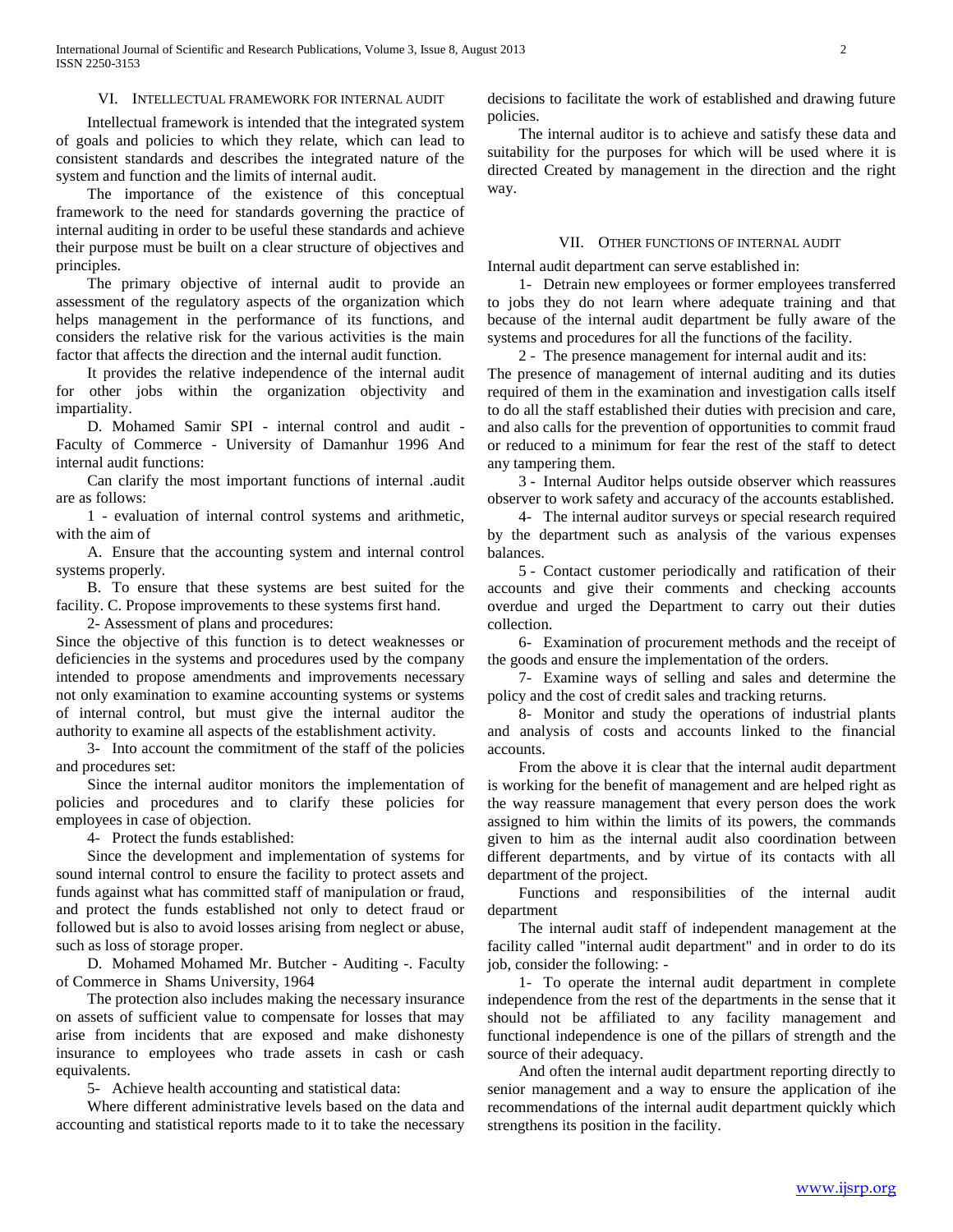2- The Department of Internal Audit based on the explicit powers and all departments are aware of their rights and powers applied in the review of all operations, books and records.

 3- Internal audit is part of internal control and should therefore not be confused with the internal control made after the completion of internal processes and the internal control restrictions are automatically at the time of the operation, or recorded in the books.

 4- The internal audit is not of their duties monitoring managers or departmental policies not give any orders.

 5- Does not interfere with the internal audit department directly in staff and should be the relationship between the staff of the Internal Audit Department and the rest of the staff based cooperation for the purpose of access to the common goal of raising facility would.

 6- To internal audit department work entrusted with employees should be professionally qualified and trained in accounting, auditing and management

# Audit Committee:

 There is a growing trend in many companies towards the establishment of the so-called audit committee consists of the Audit Committee of the Board of Directors of part-time in order to oversee the internal audit function which increases the independence of the internal audit department and the more the relationship between the audit committee and the internal audit department, the more likely availability independence and objectivity in the examination and report.

 And all are supported policies, standards and procedures for internal audit by the Audit Committee.

 1- D. Mustafa Issa Khudair - Audit (concepts, standards and procedures) -College of Administrative Sciences - King Saud University

 2- D. Ismail Ibrahim Juma - internal control and audit - Faculty of Commerce - Alexandria University 1996

 The Audit Committee engaged in managerial accountability for the management of internal audit with senior management and the adoption and the hiring and firing of supervisors to manage the internal audit and the adoption of this administration work schedules as well as staffing and budget plans expenditures and review the performance of the internal auditors to participate in the senior management.

# VIII. THE CONCEPT OF CORPORATE GOVERNANCE

 Corporate governance refers to the set of laws, rules and standards that define the relationship between the management of the company on the one hand owners and stakeholders on the other.

 More specifically this concept offers the answers to several questions including: -

- How to ensure only harm investors use their money?
- How to make sure investors that the administration is seeking to maximize the profitability and value of the company's shares in the long term?
- How to enable investors to effective management control?

 D. Samiha Fawzi - corporate governance and economic growth with the application on Egypt symposium Association of Accountants and Auditors on 04/07/2004 except accountant's role in governance

#### IX. THE PRINCIPLES OF CORPORATE GOVERNANCE

 Describes the Organization for Economic Cooperation and Development (Oecd 1999) corporate governance principles are as follows: -

# **1-Equity:**

 As a recording and transfer of stock ownership and effective participation and voting in the General Assembly and the selection board and get a return in profits and get all the information about the company and board members transactions on a regular basis and in a timely manner.

# **2 - Equal treatment of shareholders :**

 And dealing with the equality of all shareholders within each category in the former view, and rights as well as to protect them from any acquisitions or merge dubious or trafficking in inside information.

# **3- The role of the parties with interests related to the company :**

 They bondholders and workers, banks, suppliers, customers and include respect for their rights and to provide legal mechanisms for their participation in the control of the company's activities.

# 4 **- Disclosure and transparency:**

 And include full disclosure of information related to the financial statements and the company's performance and ownership structure according to the accounting and auditing standards applicable international or domestic.

# **5- Responsibilities of the Board of Directors:**

 Include determining the structure of the Board of Directors and its core functions and supervisory role on the executive management and protection of the rights of shareholders and stakeholders of equal treatment to them and ensure the application of laws and rules.

 The importance of corporate governance for the national economy:

 Helps the proper application of the principles of corporate governance to achieve high growth rates and are fair and sustainable because it leads to

- Deepen the money market and savings mobilization and higher rates of investment.
- Increase the ability of companies to obtain financing and then the possibility of increasing job opportunities and employment within the Arab community.
- Encourage the growth of the private sector and support its competitiveness.
- Protect the rights of the minority.
- Increase confidence in the national economy.